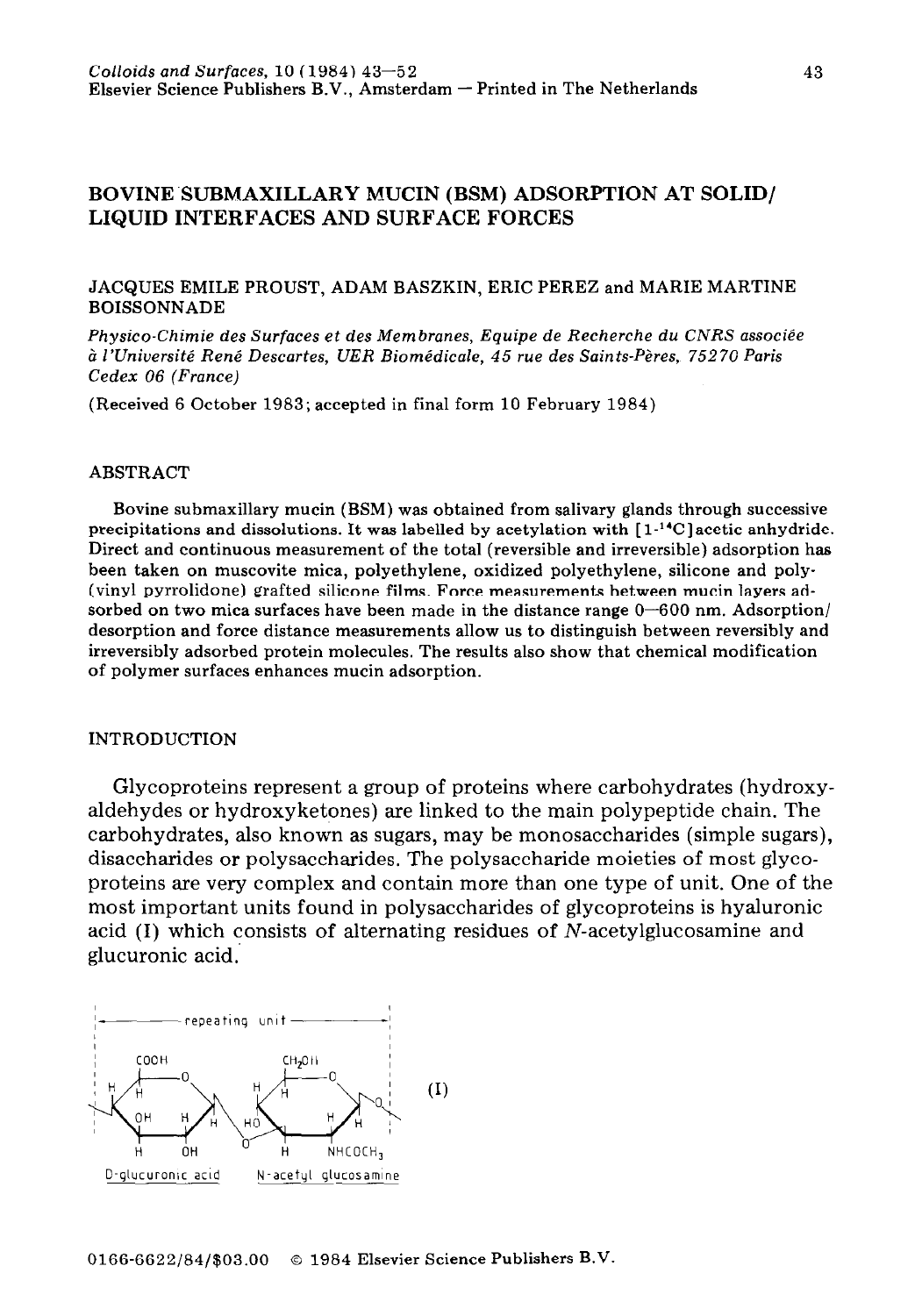This polysaccharide is of great biological importance and is found in the skin, in the umbilical cord, in the humour of the eye and in the synovial fluid. It forms aqueous solutions of high viscosity.

Another class of glycoproteins is the sialic acid-containing (II) group of glycoproteins (mucoproteins).



The oligosaccharides of the mucoproteins, mainly sialyl-N-acetylglucosamine, are linked to the peptide through glycosidic bonds between N-acetylglucosamine and the hydroxyl group of serine or threonine  $[1]$ .

Mucins of a variety of species have been shown to be predominantly siahc acid-containing glycoproteins, especially in the mucous secretions of submaxillary glands. Their function, along with similar mucoproteins found in the respiratory, gastrointestinal and reproductive tracts, is to lubricate epithelial cells and protect them from the external environment [2]. Recent studies of the macromolecular components of human ocular mucus show the presence of mucin-like high molecular-weight complexes [ 3, 41.

The role of mucous glycoproteins as a macromolecular surfactant is of extreme importance in the science and technology of biomaterials. Such different biosurfaces as dentures, contact lenses or intrauterine contraceptive devices, in spite of different functions, have one common feature: all are placed on a mucosal surface. In order to obtain a better understanding of mucin-biomaterial interactions, they should be studied in more detail.

The aim of this paper is to describe the interactions of bovine submaxillary mucin (BSM) with two specific examples of solid surfaces: polymers and mica. Extraction, purification,  $^{14}$ C-labelling and in situ adsorption measurements of BSM on these surfaces, as well as the measurement of forces in BSM solution between two mica surfaces according to the Israelachvili technique [5], have been performed.

## EXPERIMENTAL

## *Bovine submaxillary mucin (BSM): isolation, purification and labelling*

Bovine submaxillary mucin (BSM) consists of a long protein chain with numerous disaccharide and oligosaccharide side chains. Threonine, serine, pro line, glycine and alanine are the major amino acid residues. The carbohydrate content of BSM consists of N-acetyl-neuraminic acid, galactose, fucose,  $N$ -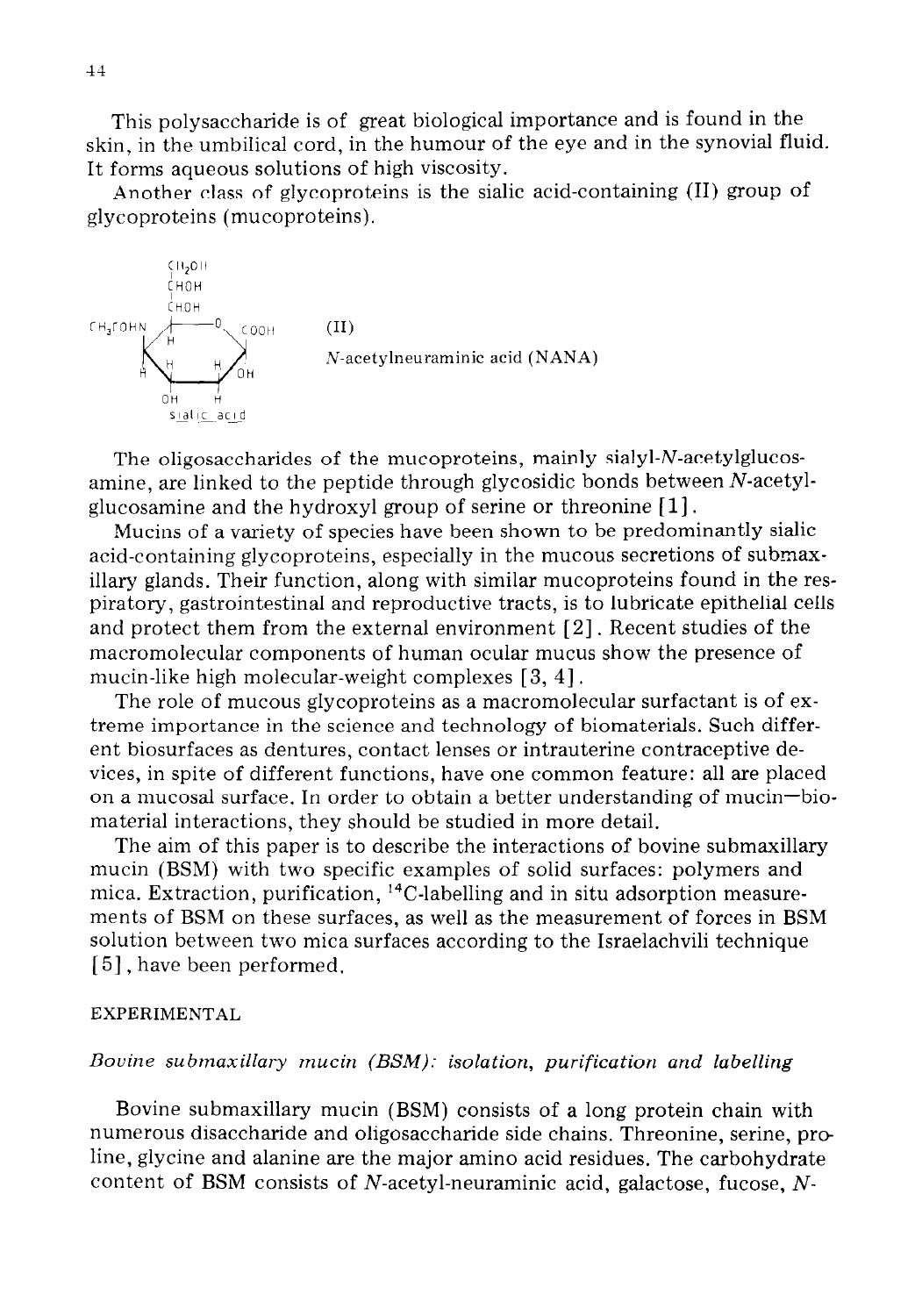acetylglucosamine and N-acetylgalactosamine [ 61. The BSM macromolecule was reported to have a molecular weight of about  $4 \times 10^6$  [7]. Light-scattering measurements show that at low ionic strength the molecule is a rigid rod and when the ionic strength is increased, the molecule becomes a stiff, compact coil [ 81. It has also been suggested [ 81 that the stiffness of BSM molecules is largely maintained by the repulsive electrostatic forces of the sialic side chains.

Bovine submaxillary mucin was isolated from fresh salivary glands obtained at a slaughterhouse by a procedure described in detail in Ref. [9]. This procedure, containing five distinct steps, follows the same pattern as that of Tettamanti and Pigman [6] . The total sialic acid content of the obtained lyophilized mucin was about 30%, which is in good agreement with the data reported for a mixture of minor and major mucins [6].

<sup>14</sup>C-labelling of lyophilized mucin was achieved by acetylation with  $[1<sup>14</sup>C]$  -acetic anhydride and is described in Ref. [9]. The method is based on that used by Hoagland [10] for acetylation of  $\beta$ -casein. The solutions of acetylated mucin were found to have the same surface tension values as the solutions of the non-acetylated mucin, indicating that the surface tension properties of the mucin were not modified during its acetylation [9].

## *Polymers and mica*

Adsorption of BSM was studied on the following surfaces: polyethylene, oxidized polyethylene, silicone, poly(viny1 pyrrolidone) grafted silicone and mica.

Polyethylene was low-density Cryovac film of thickness 19  $\mu$ m (Grace, France). Silicone was Rhône-Poulenc poly(dimethyl siloxane) film of thickness 50  $\mu$ m.

Surface properties of polymers were modified either by oxidation in  $KClO<sub>3</sub>/H<sub>2</sub>SO<sub>4</sub>$  mixture for polyethylene, according to the method described in Ref. [11], or by grafting with poly(vinyl pyrrolidone) onto silicone samples. In the latter case, the silicone films were irradiated with a mercury vapour lamp in the presence of air and then immersed in air-free (purged by nitrogen bubbling) N-vinyl pyrrolidone during 30 min at  $95^{\circ}$ C. To separate the non-grafted homopolymer, the sample was washed several times in boiling water and then dried. The average degree of grafting was  $3-5\%$ .

Mica samples used for adsorption were freshly cleaved under a laminar flow cabinet; their average thickness was  $10 \mu m$ .

### *Adsorption measurement techniques*

Two distinct techniques were used to measure BSM in situ adsorption on studied surfaces. They are illustrated in Fig. 1. The densities of polymers are lower than that of water and the polymers float when placed on top of BSM solutions. Circularly-punched polymer samples are gently placed at the sur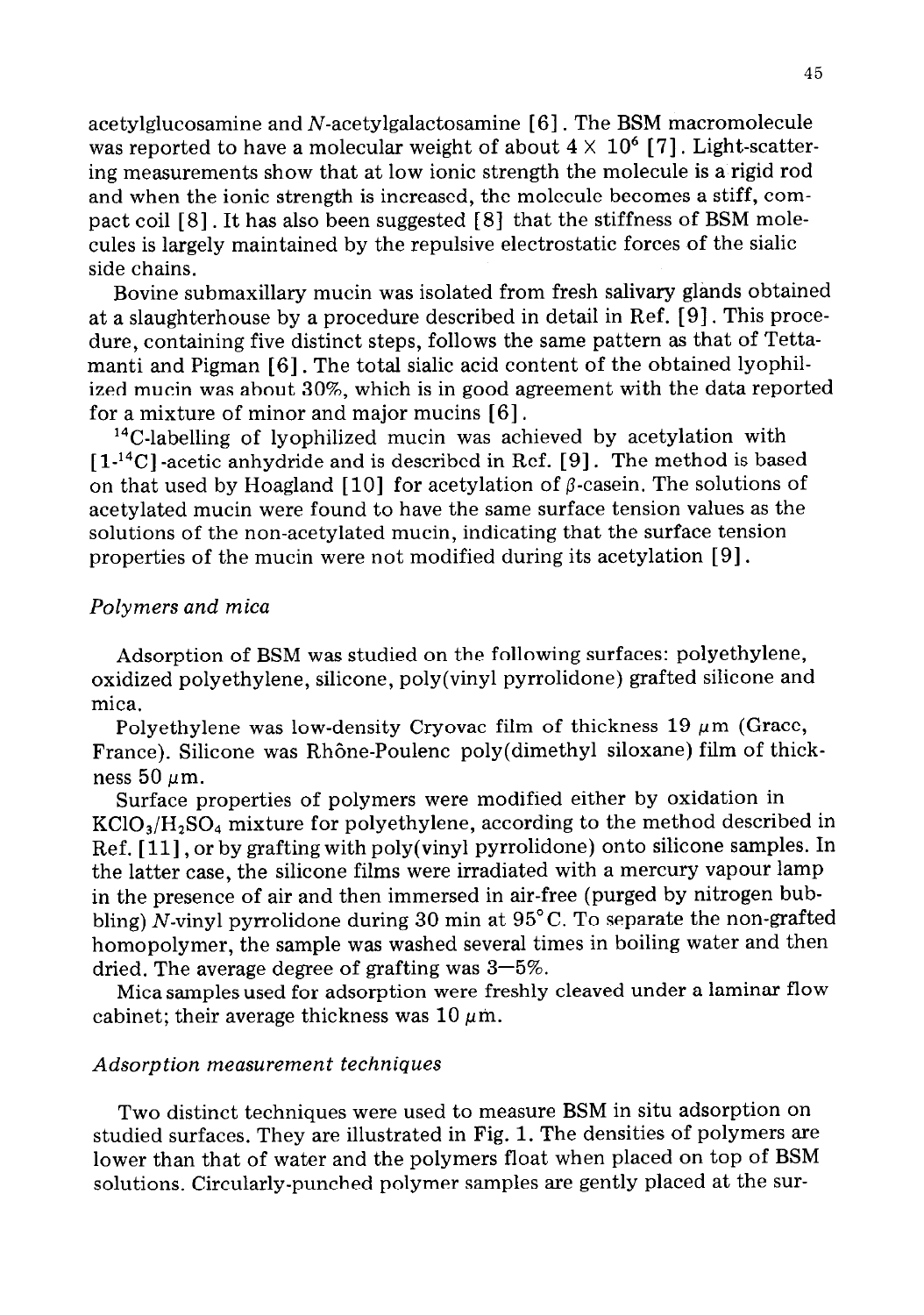face of a BSM solution, care being taken to ensure that no air bubbles (Fig. la) are trapped between polymer and solution. For mica surfaces a speciallyconstructed circular container was used (Fig. lb). The flat, ground part of the glass cell was covered with molten paraffin. Three fixing screws and a Viton "0" ring ensured a tight seal between glass and plastic parts of the container with a mica window inserted between them. The radioactivity-counting device (gas-flow chamber) placed at a fixed position below a sample measured the radioactivity and displayed it on a recorder as a function of time. Counting corrections are necessary to obtain the net adsorption values: allowance was made for the absorption of  $\beta$ -radiation by a polymer or a mica surface and the radioactivity originating from the bulk of the BSM solutions was subtracted. A calibration graph is also needed, to convert the adsorption values from counts min<sup>-1</sup> into  $\mu$ g of BSM cm<sup>-2</sup>. Details of the method may be found in Ref. [9].



Fig. 1. **Adsorption measuring devices: (a) for adsorption on polymers; (b) for adsorption on mica. Legend: (P), floating polymer film; (TW), teflon window; (C), glass container; (SC), support; (l), (2), (8), supports ensuring reproducibility of geometry; (3) mica window; (4), cover; (5), glass cell; (6), "0" ring; (7), cell assembling screws.** 

The necessary test was made to ascertain that the surface concentrations obtained in this way were independent of the ratio of labelled to unlabelled protein, indicating that no preferential adsorption occurred on the surface (Fig. 2).

Desorption experiments were performed at the end of each adsorption cycle. Polymer samples were placed on buffer substrates which did not contain BSM and in experiments with mica the BSM solution was replaced by a buffer solution.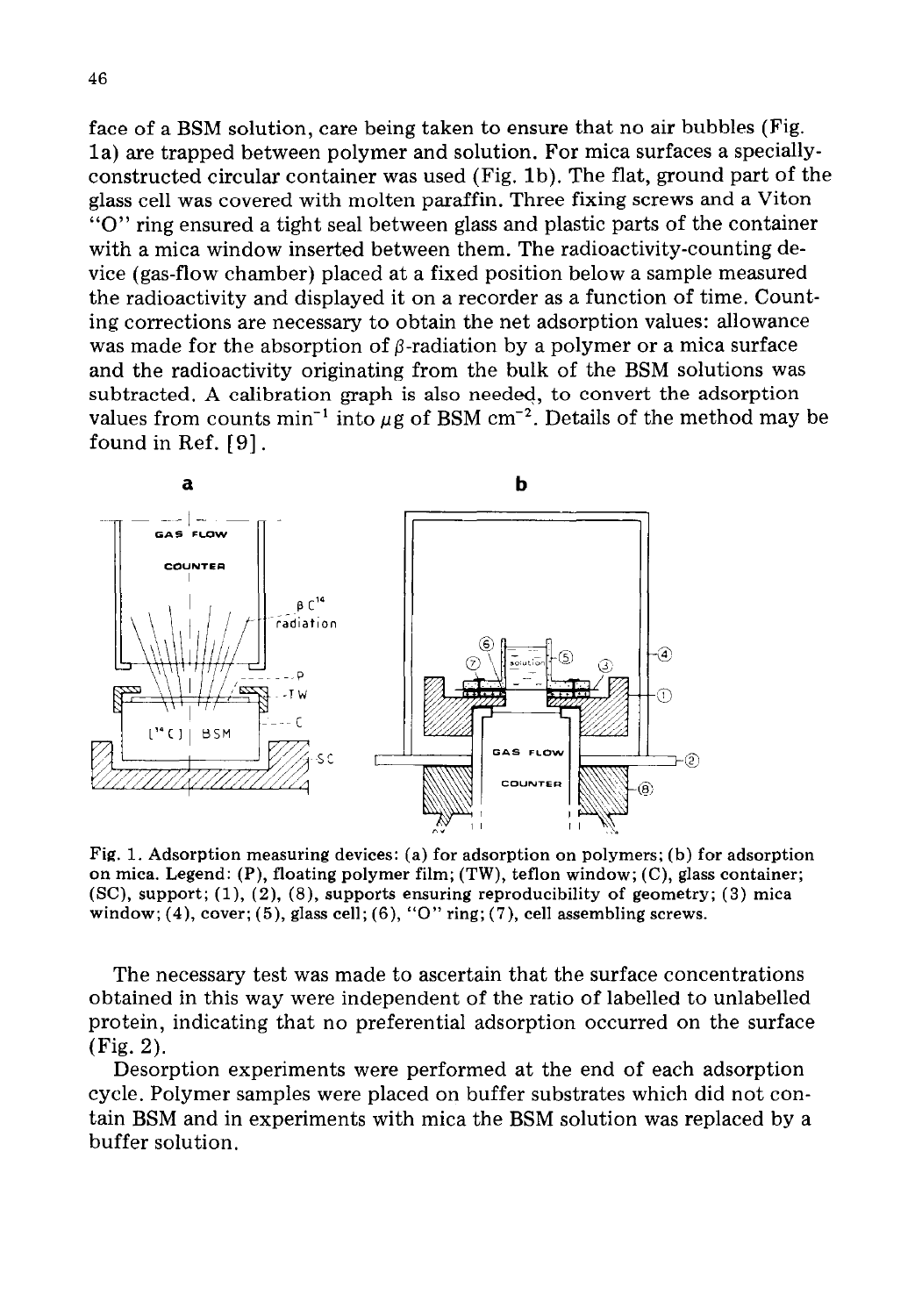

Fig. 2. Test showing the equivalence of adsorption of labelled and unlabelled BSM. Total BSM concentration of the labelled/unlabelled mixture in solution 0.1 mg ml<sup>-1</sup>;  $10^{-3}$  M NaCl; adsorption time = 5h.  $(X)$  Adsorption on mica;  $(\triangle)$  adsorption on polyethylene.

#### *Force measurement technique*

In order to measure the force vs distance between two curved mica sheets immersed in a protein solution, a reproduction of the system designed by Israelachvili [ 51 was used. It is made of a calibrated three-stage translation mechanism capable of displacing one mica sheet relative to the other within  $\pm$  0.1–0.2 nm accuracy. The real distance between the mica surfaces is measured with the same accuracy by multiple-beam interferometry. The force



Fig. 3. Schematic drawing of apparatus for surface force measurements:  $(1)$ , helical spring; (2) stiff double cantilever spring; (3), spring; (4) piezoelectric tube.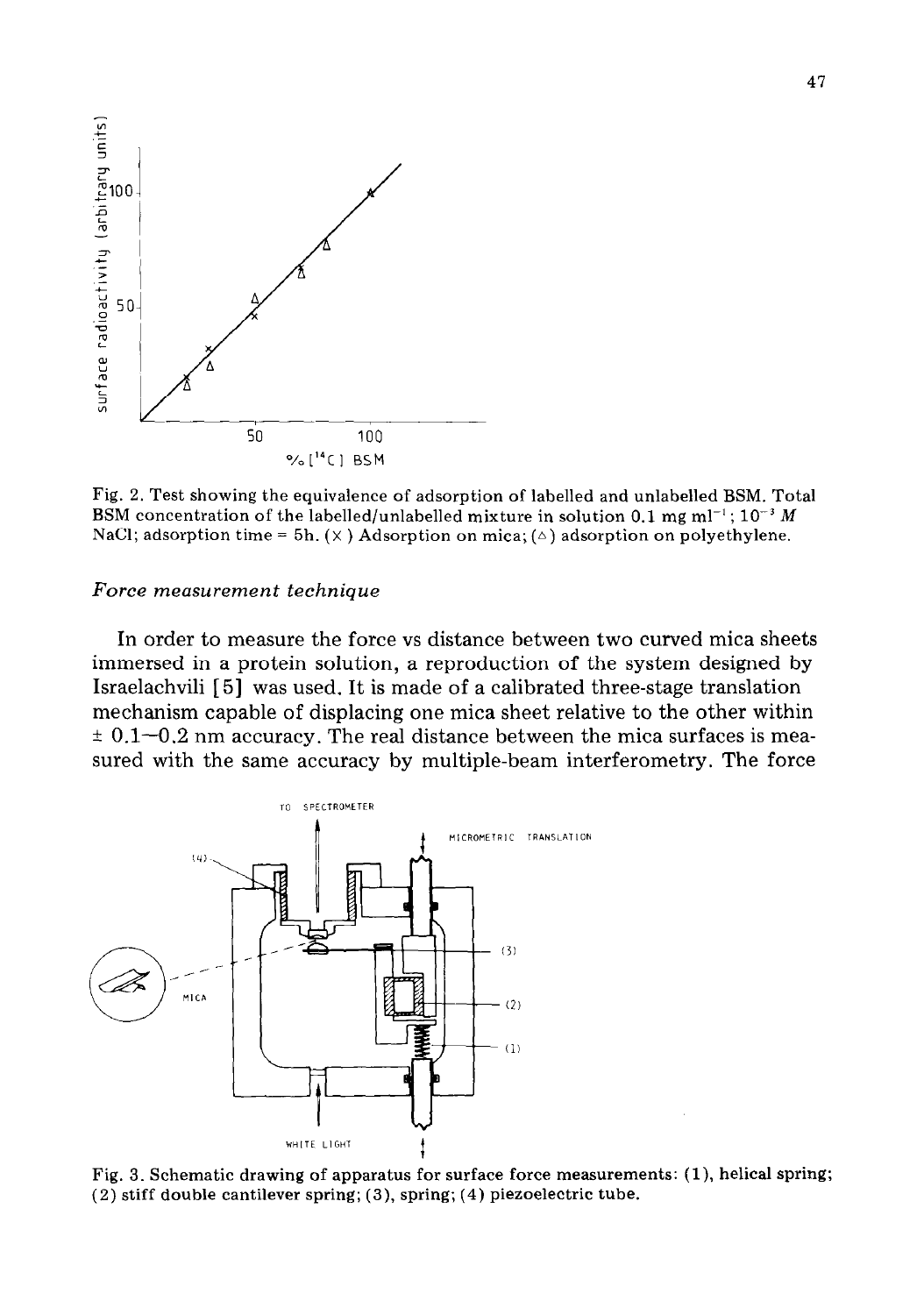between the surfaces is obtained optically by measuring the deflection of the leaf spring. The system is thermostatted (Fig. 3).

The mica sheets mounted in the system are first immersed in NaCl solution and forces are measured. Then they are kept several  $\mu$ m apart, the protein solution is injected into the measuring cell by means of a syringe, the liquid is mixed with a magnetic stirrer and the system is left at this separation for a given time interval, during which the protein adsorption takes place. At the end of this time interval the forces are measured again.

#### **RESULTS AND DISCUSSION**

#### *Adsorption measurements*

A typical example of the rate of BSM adsorption on different surfaces is illustrated in Fig. 4. Adsorption during the initial time interval was rapid; a slower and more gradual increase was then observed. It can be noticed that on all surfaces studied, the amounts of BSM adsorbed continue to increase with time. In the previous paper [9] we have shown that no plateau value is attained up to a 60-h adsorption time.



Fig. 4. Kinetics of BSM adsorption on various solid substrates: ( $\triangle$ ), polyethylene; (**A**), oxid**ized polyethylene; (0 ), silicone; (X ), mica; (o ), PVP grafted silicone; BSM concentration = 0.05 mg ml-'; 0.15 M NaCl; pH 7.2.** 

When the adsorption curves were compared with the curve of concentration dependence of variation of BSM surface tension with time (the case in which the transport of protein molecules is diffusion controlled), it was concluded that all surfaces exhibit different barriers (steric or electrostatic) for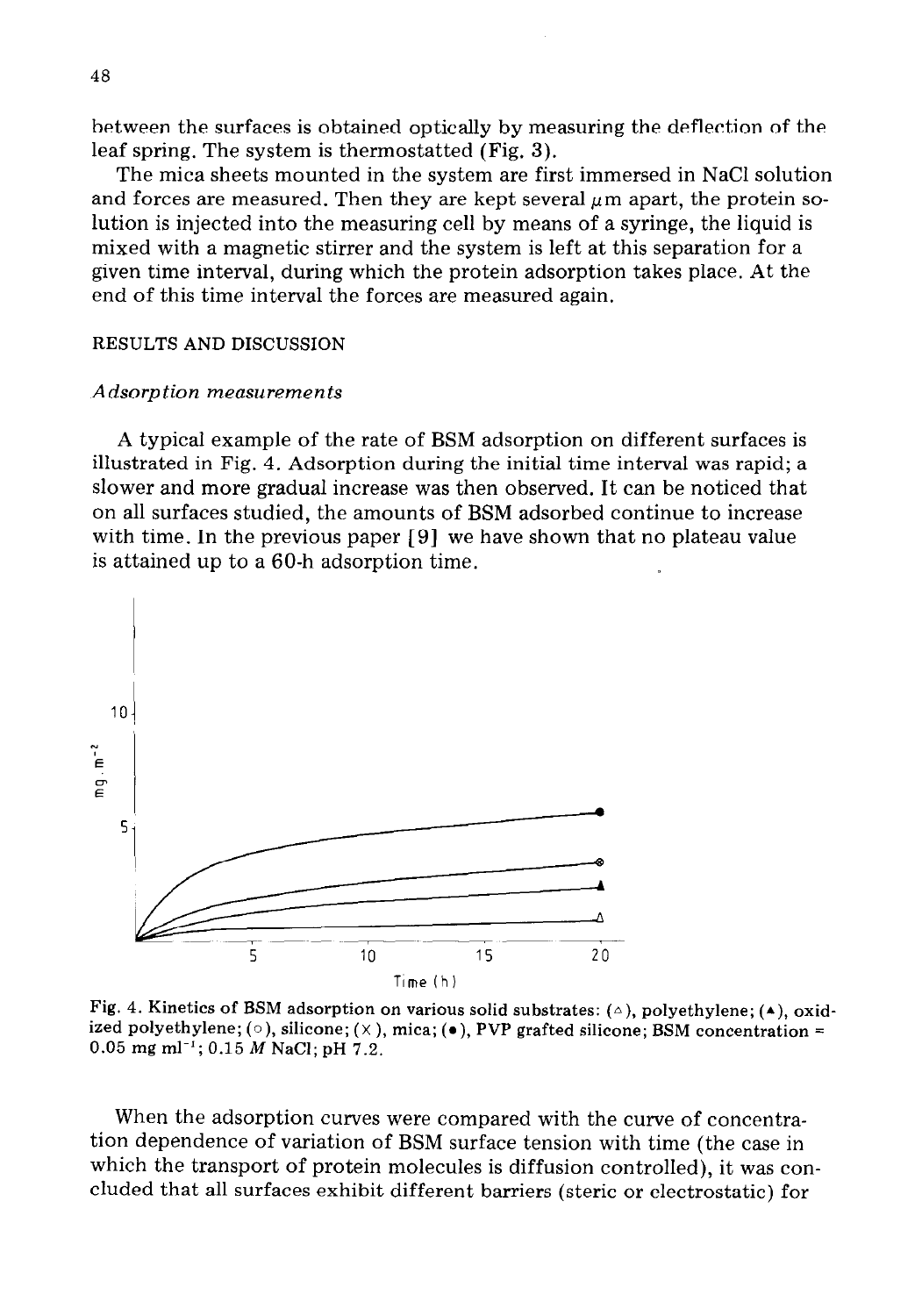adsorption of mucin molecules arriving at the solid surface [12]. Such types of barriers, slowing the adsorption of protein towards adsorbing surfaces, have also been observed by others [13].

Thick BSM layers are found on all surfaces with increasing bulk protein concentration (Fig. 5). The data in Fig. 5 clearly show that chemical modification of polymer surfaces (grafting or oxidation) enhances BSM adsorption. Except for polyethylene, all other surfaces adsorb more than the amount corresponding to the saturation value at the BSM solution/air interface (2.5 mg  $m^{-2}$ ) [9]. Continuous increase of the amount of adsorbed BSM is observed as the bulk protein concentration increases.



**Fig. 5. Adsorption vs BSM bulk concentration. Symbols as in Fig. 4. 0.15 M NaCl; pH 7.2; adsorption time = 20 h.** 

The desorption experiments illustrated in Fig. 6 show that the loosely bound BSM fraction is significant on mica and chemically modified polymers and almost negligible on untreated polyethylene. The amount of looselybound BSM increases with the protein bulk concentration.

### *Forces between two mica surfaces immersed in mucin solution*

The effect of  $5 \times 10^{-2}$  mg ml<sup>-1</sup> BSM solution in  $10^{-3}$  *M* NaCl on the forces between mica surfaces is shown in Fig.  $7(a)$ . It can be seen that the measured forces in the presence of adsorbed BSM layers are not reversible, while in pure aqueous NaCl solution, they are reversible. Figure 7 illustrates the occurrence of hysteresis when, after bringing together two mica surfaces (advancing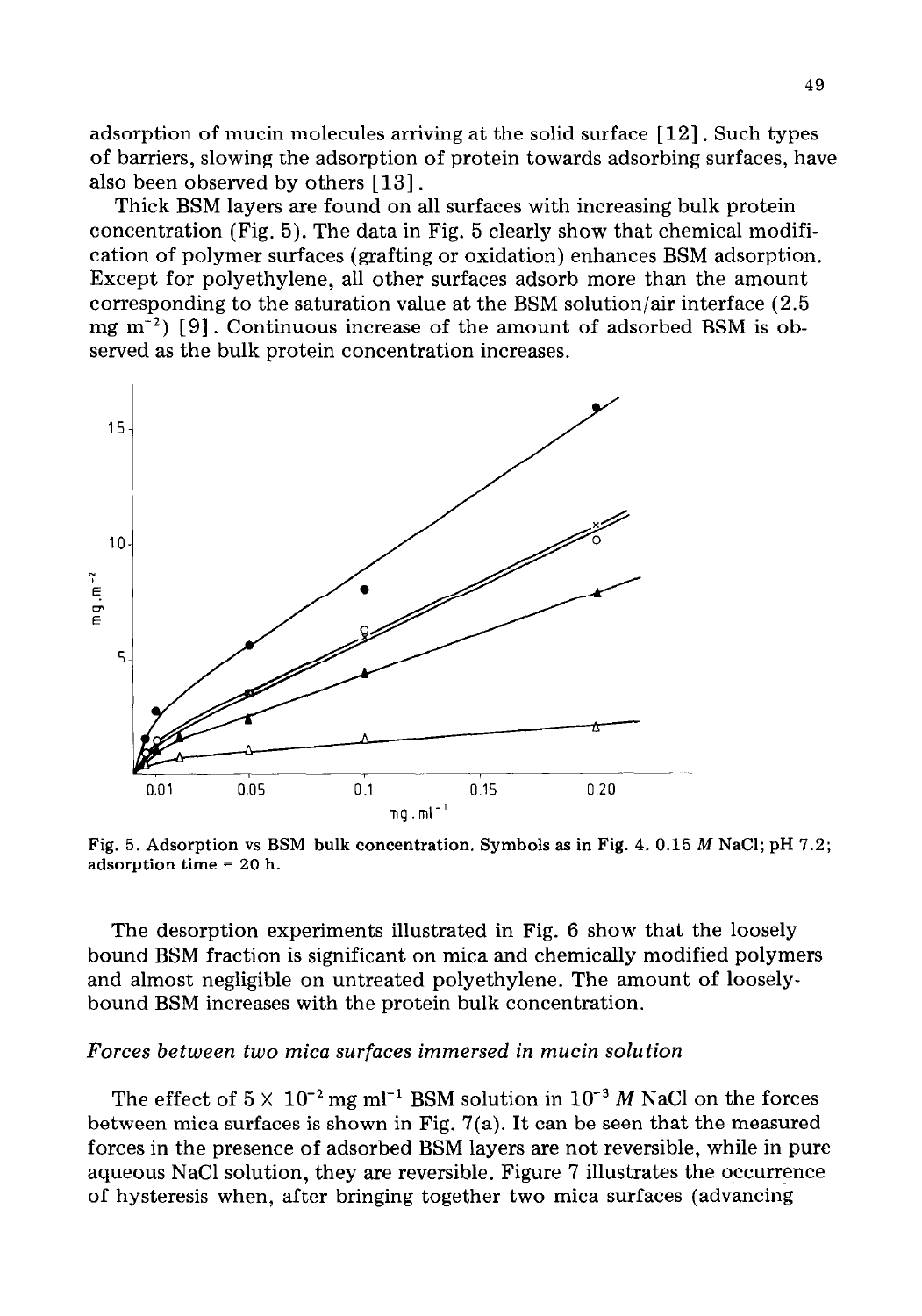

Fig. 6. Loosely-bound BSM vs protein concentration. Symbols and conditions as in Fig. 5. Loosely-bound BSM function on untreated polyethylene is zero (not shown).



Fig. 7. Force-distance curves measured in  $5 \times 10^{-2}$  mg ml<sup>-1</sup> BSM solution;  $10^{-3}M$  NaCl; adsorption time = 20 h. (a) First advancing  $(X)$ , first receding  $(0)$ ; (b) second advancing  $(\times)$ , second receding  $(\circ)$ .  $R =$  radius of cylindrical mica surface.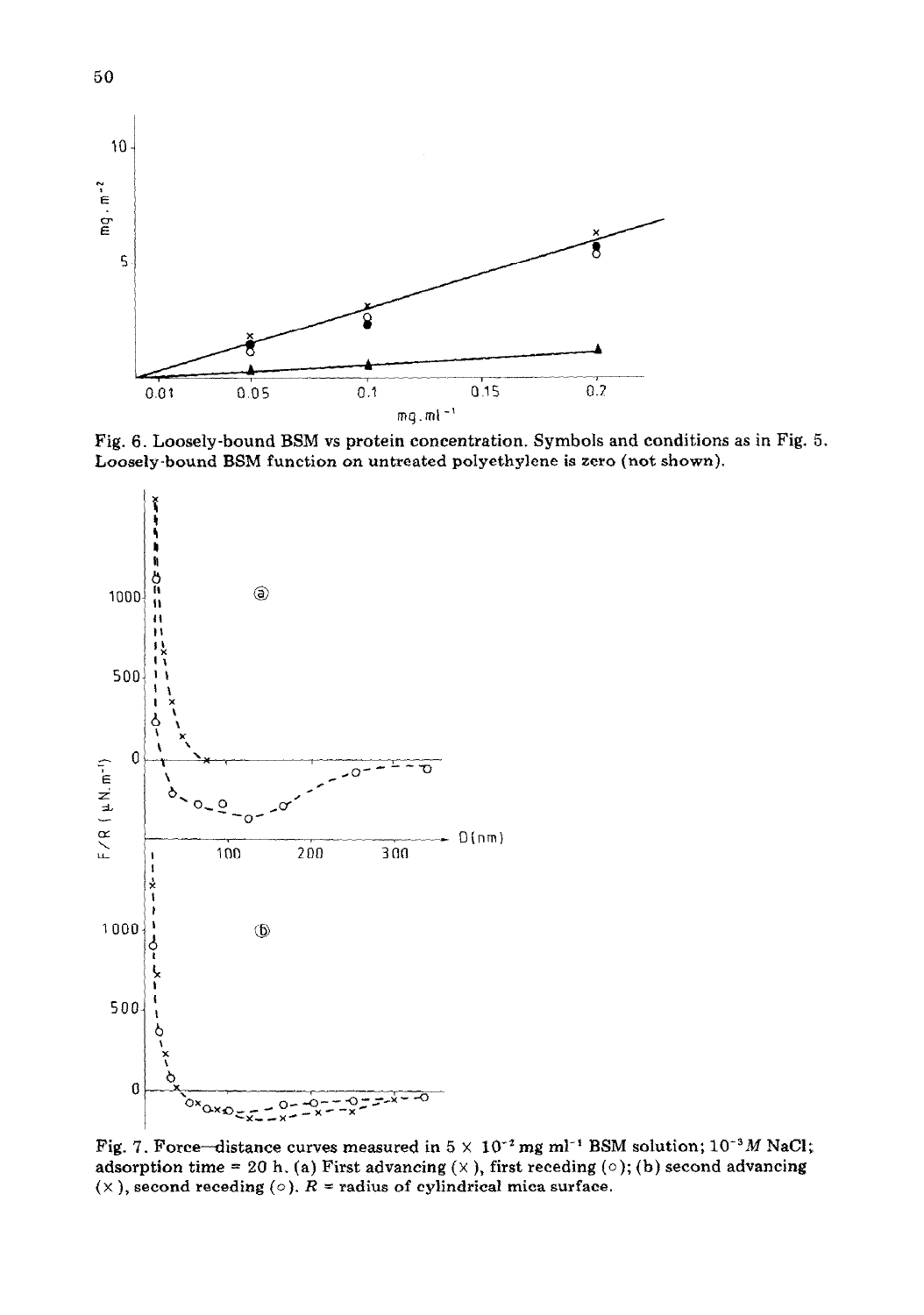movement), they are separated (receding movement). Figure 7 also shows that only repulsive forces arise during the first advancing movement, whilst on separation, attractive forces are also observed (their extension is beyond 300 nm).

When a second cycle of bringing together and separating mica surfaces is performed (Fig. 7b) the behaviour of BSM molecules is different from that during the first cycle (Fig. 7a). Here, during the advancing step of the cycle, initial attractive forces are present and then at the end of the advancing movement repulsion is observed. The hysteresis is less pronounced than during the first cycle. The third and successive cycles, not shown in Fig. 7 exhibit only a negligible hysteresis.

The attractive portion of the force/distance curves in the second and third cycles may be attributed to a bridging effect between two adsorbed BSM layers. This bridging effect is visible below 250 nm.

The portions corresponding to the repulsive forces are plotted on a logarithmic scale vs distance and are illustrated in Fig. 8. The difference between the two curves, corresponding to the first and the second advancing movement, may be attributed to the stripping of the loosely bound mucin layers.

The dimensions and shape of mucin molecules are subjects of controversy [ 8,14,15] . Bettelheim and Dey [ 81 have said that the mucin molecule is a rigid rod of about 800 nm at low ionic strength, while Gottschalk and Mac-Kenzie [ 141 have assumed that its shape is that of a random coil, which has some rigidity. Recently Shogren et al. [15] came to the conclusion that a polydisperse system of spheres or coils could, in light scattering measurements, give the same results as for rod-shaped molecules.

Whatever the BSM molecule structure is, one can anticipate that BSM mole-



**Fig. 8. Log** *F/R vs* distance **for first (a) and second (b) advancing movement of curves represented in Fig. 7** \_